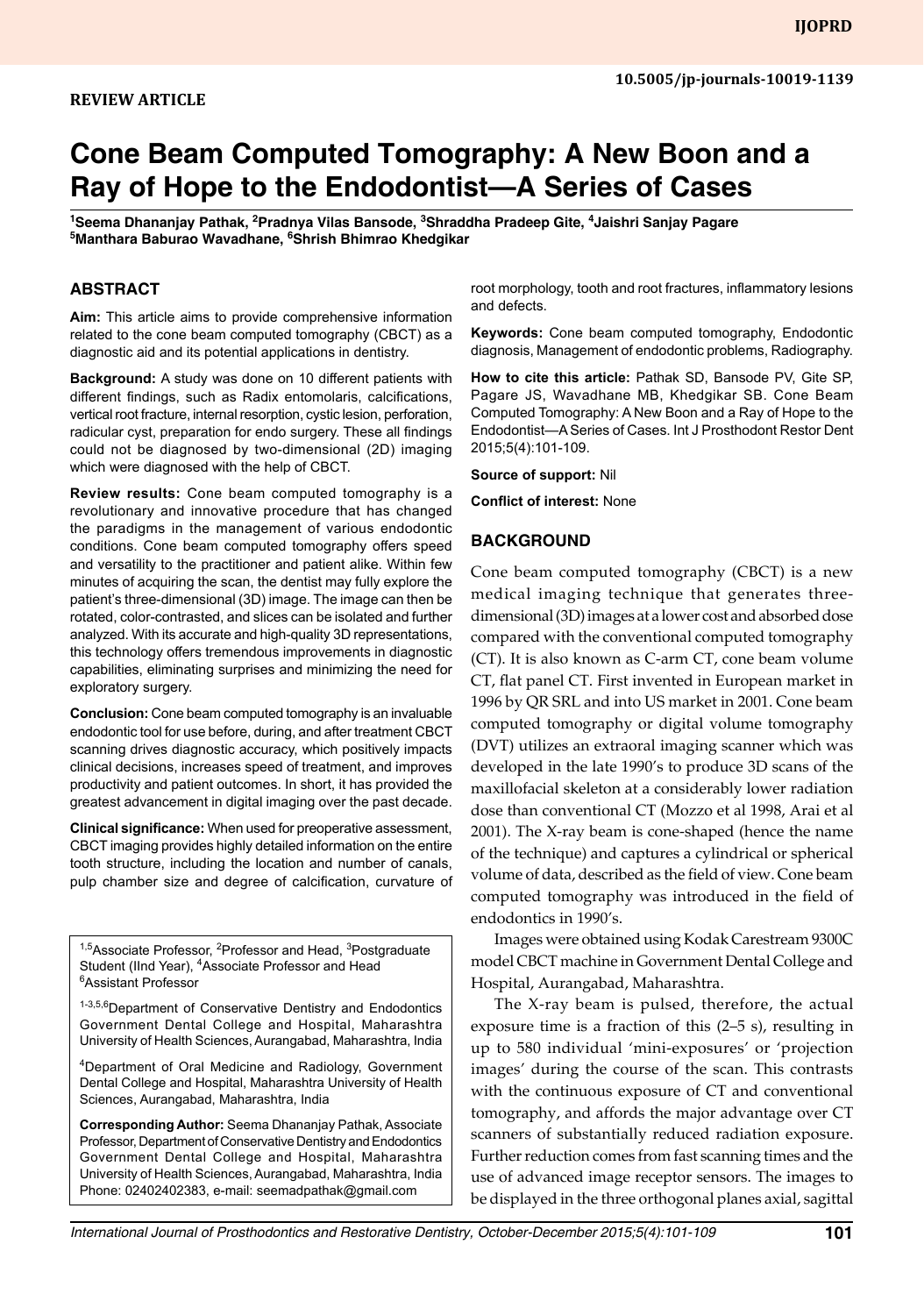and coronal simultaneously, allowing the clinician to gain a truly 3D viewing area of interest.

Selecting and moving the cursor on one image simultaneously alters the other reconstructed slices, thus allowing the area of interest to be dynamically traversed in 'real time'. Cone beam computed tomography is set to revolutionize diagnosis and management of endodontic problems. Cone beam CT scanners use simpler, less complicated, and (therefore, less expensive hardware (X-ray source and detector) than CT scanners and use powerful, but low cost computers (Baba et al 2004, Cotton et al 2007), which means that the cost of a CBCT scanner is significantly less than a CT scanner. This has resulted in an increase in its uptake in dental practices (Arnheiter et al).

Advantage of CBCT over CT is its significantly lower effective radiation dose.

The effective dose of CBCT scanners vary, but can be almost as low as a panoramic dental X-ray and considerably less than a medical CT scan.

The limited volume CBCT scanner is, therefore, best suited for endodontic imaging of only one tooth or two neighboring teeth. Indeed, the effective dose of one CBCT scanner (3D Accuimoto, J Morita, Kyoto, Japan) has been reported to be in the same order of magnitude as two to three standard periapical radiographic exposures (Arai et al 2001). Computed tomography and CBCT data are composed of a huge volume of data consisting of millions of 3D pixels called voxels.

# **Limitations of Conventional Radiograph**

*Compression of 3D anatomy*: Conventional radiography compresses 3D structures on to a 2D image. The radiograph provides a visualization of the anatomy radiograph provides a visualization of the anatomy under examination in the mesiodistal plane, whilst affording very little appreciation of structures in the third (buccolingual) dimension.<sup>1</sup>

Furthermore, anatomical complexities and diseases affecting the dental hard tissues, such as resorption, $2$  as well as operative procedural errors may not be appreciated if more accurate imaging are not used. Diagnostic performance is consequently impaired.<sup>3</sup>

*Anatomical noise*: Anatomy in, or projected over, the area of interest during conventional radiographic imaging may impair visualization of the object under investigation, and complicate interpretation of the radiograph. This anatomical interference can vary in radiodensity and is referred to as anatomical noise<sup>4,5</sup> which is avoided by the use of CBCT.

*Geometric distortion*: Geometric distortion by paralleling technique of intraoral periapical radiography is possible because of improper positioning of cone beam or film which is avoided in CBCT.

# **REVIEW RESULTS**

## **Case 1**

## *Extra Root*

A 35 years old female presenting with spontaneous toothache and sensitivity to heat and cold which was clinically diagnosed as symptomatic irreversible pulpitis reported to the department. In conventional radiographs on orthopantomogram (OPG) and intraoral periapical (IOPA) radiography shows an presence of an extra root.

The presence of radix entomolaris (RE) in a mandibular first molar is a common occurrence in certain ethnic groups, but the presence of RE in a mandibular second molar is a rare occurrence. In the present case, RE was identified from preoperative radiographs and confirmed using CBCT. From the CBCT axial images, the RE was determined to have a type III curvature by the De Moor classification, type B separate RE by the Carlsen and Alexandersen classification, and radiographically, a type I image by the Wang classification. The presence of RE in the mandibular second molar makes it essential to anticipate and treat the distolingual root canal. The usefulness of CBCT for assessing RE in the mandibular second molar, which can help the clinician in making a confirmatory diagnosis and assessing the morphology of the root canal. Three-dimensional (Fig. 1) view extra root canals location, curvature and inclination was noted. Apical level axial view (Fig. 2) enlightened four canals in which the mesial roots were fused and distal roots were separated reducing the chances of postoperative complications.

Another case of extra root was reported. A 38 years old female presented to the department with throbbing night pain. Root canal treatment was started after conventional



**Fig. 1:** Three-dimensional view

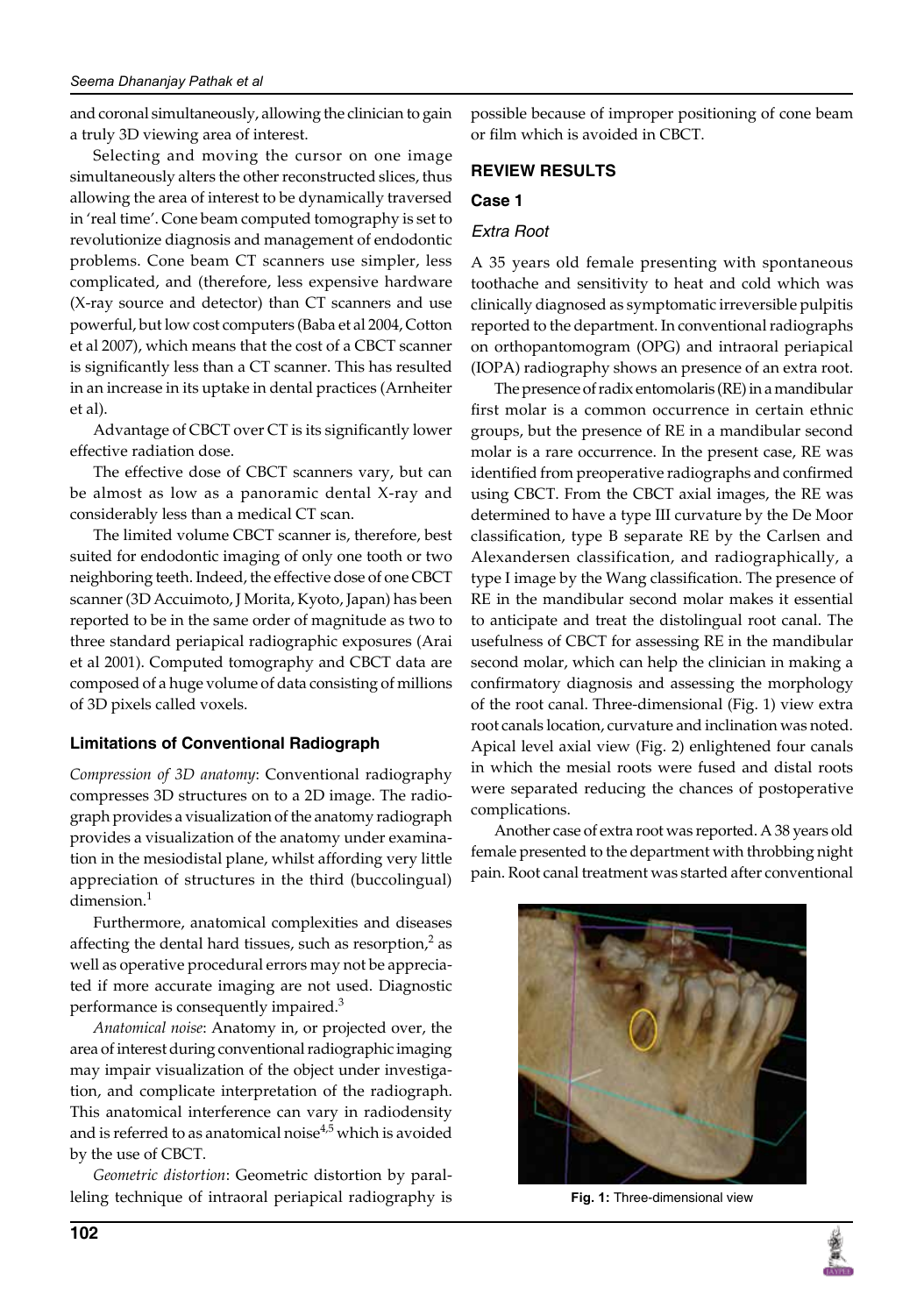

**Fig. 2:** Axial view-slice taken at apical level 4 canals are seen mesial roots are fused distal roots are separated

radiograph which revealed an extra root, but during the procedure the clinician was not sure whether the tooth had 4 or 5 canals because five orifices were seen. So, CBCT was advised.

Cone beam computed tomography when taken showed five canal orifices at pulp chamber level and four canals in middle and apical third (Fig. 3).

#### **Case 2**

#### *Vertical Fracture*

A 45 years old male presented with complaint of food lodgement with 37, gave history of root canal treatment 6 months back with the dislodged crown. On CBCT, a vertical fracture was seen in sagittal view (Fig. 4) which was not appreciated in the conventional radiographs (Fig. 5).

Identifying the presence of vertical root fractures (VRF) is often an endodontic challenge.<sup>6</sup> Clinical and radiographic evidence of the presence of root fractures does not always present itself until the fracture has been present for some time. However, even with longstanding VRF clinical signs of their existence maybe little more than a draining buccal sinus, $7$  which is certainly not pathognomonic of the problem. While a deep, isolated,

thin periodontal pocket is suggestive of  $VRF$ , difficulty aligning the periodontal probe along the periodontal defect sometimes means this sign is missed. Radiographic features suggestive of VRF, such as J-shaped and haloshaped radiolucencies<sup>7</sup> do not appear until significant bone destruction has occurred and similarly shaped radiolucencies may manifest themselves in cases of apical periodontitis not associated with VRF. *Ex vivo* studies have demonstrated that CBCT is more sensitive than conventional radiography in the detection of vertical fractures in roots.<sup>8</sup> However, care should be taken when assessing root filled teeth for VRF using CBCT as scatter produced by the root filling or other high-density intraradicular material may incorrectly suggest the presence of a fracture.<sup>8</sup>

## **Case 3**

#### *Thickening of Maxillary Sinus Lining*

A 35 years old male was referred from the medical college for the complaint of fullness in upper left back region and was taking medicines since 3 months but was not relieved. After radiographic investigations it was found that 26 was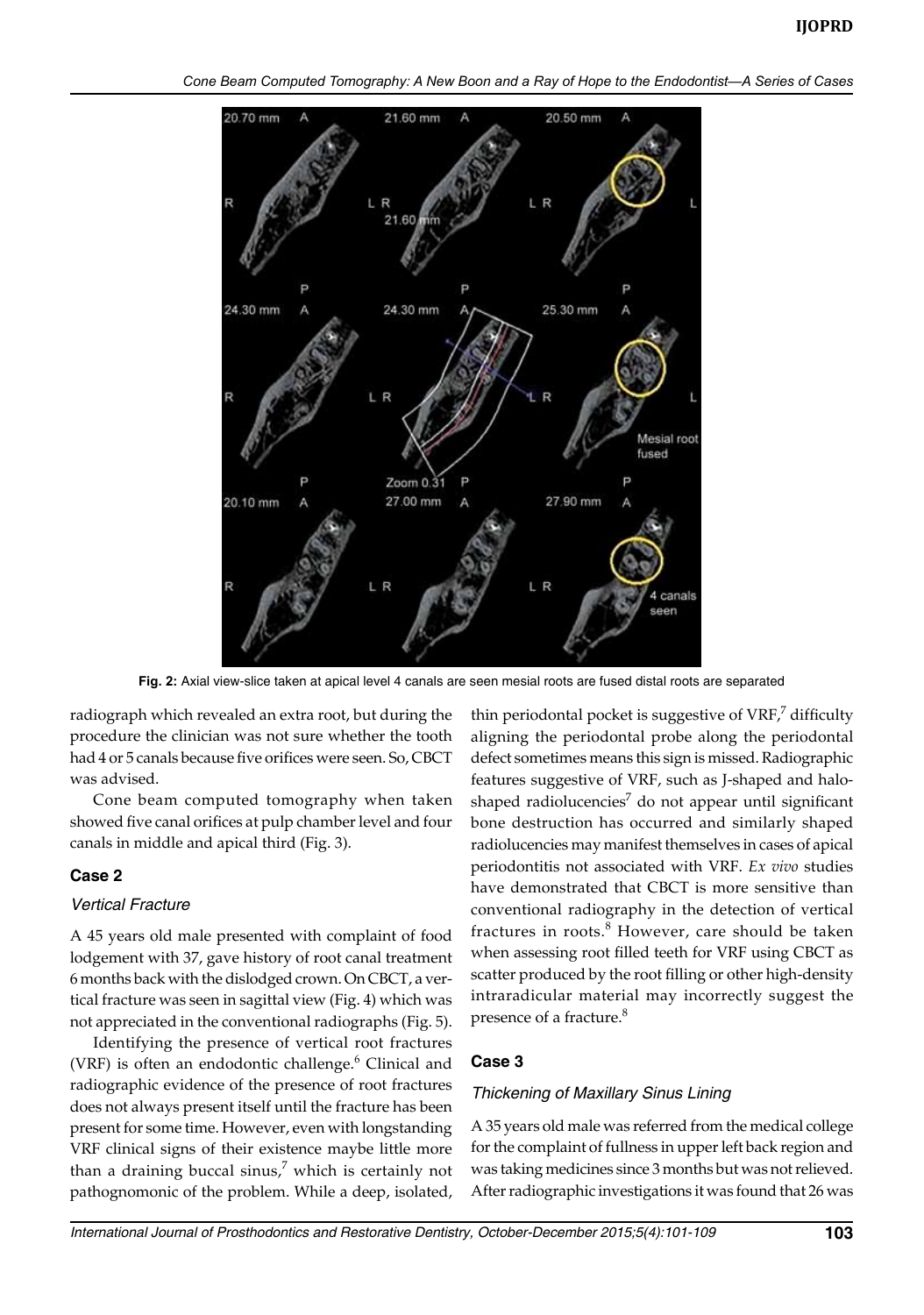

**Fig. 3:** Axial views at different levels 0.5 canal orifices at pulp chamber level and 4 canals in middle and apical third

carious. Cone beam computed tomography was advised. Thickening of lining was only diagnosed by CBCT (Fig. 6) which could not be possible by conventional radiographs. Cone beam computed tomography showing thickening of lining. The patient was then referred to ENT surgeon for management of sinusitis also.

# **Case 4**

## *Radicular Cyst*

A 21 years old male presented with pain, swelling, pus discharge with 11, 12 region since 1 year.

Conventional radiograph showed a large periapical radiolucency in 11,12,13. Cone beam computed tomography was advised to see the extent and further analysis of the lesion. On CBCT, 3D view (Figs 7A and B) suggested a large perforation extending from labial to palatal cortical plate. Root morphology and bony tomography was also visualized.

Relationship to the neighboring anatomical structure like-floor of maxillary sinus, floor of nose, etc. was seen. Linear and volumetric and measurements are taken (Fig. 8). This has an important role for planning periapical microsurgery.

Another case of an 18 years old female visited with discomfort in 12 tooth. Axial view show slices taken at apical third shows depth of the lesion and pattern of bone and these slices are 1 mm apart (Fig. 9). Another case was similar type was reported to the department. A 20 years old male reported to the department with pain and swelling in left side of the jaw since 2 and half year. Swelling is bony hard both extraorally and intraorally.

Teeth under question were tender on percussion conventional radiograph shows a large radiolucent lesion. Type of bone pattern, thickness of cortical bone, extent of the lesion, Inclination of the roots planned for surgery, exact periapical lesion (Fig. 10). Hence, CBCT is highly sensitive and specific for true nature and status of periapical lesion. Therefore, considering it as a gold standard. The exact nature and extent of the injuries to the teeth and the alveolar bone can be assessed accurately by eliminating anatomical noise and image compression, thereby allowing appropriate treatment to be confidently implemented. The degree and direction of displacement associated with luxation injuries can be evaluated easily using CBCT.<sup>9</sup> Furthermore, CBCT has been shown to be far more sensitive than multiple periapical radiographs in the detection of horizontal root fractures.<sup>10</sup> Failure to identify the presence of root fractures following dental

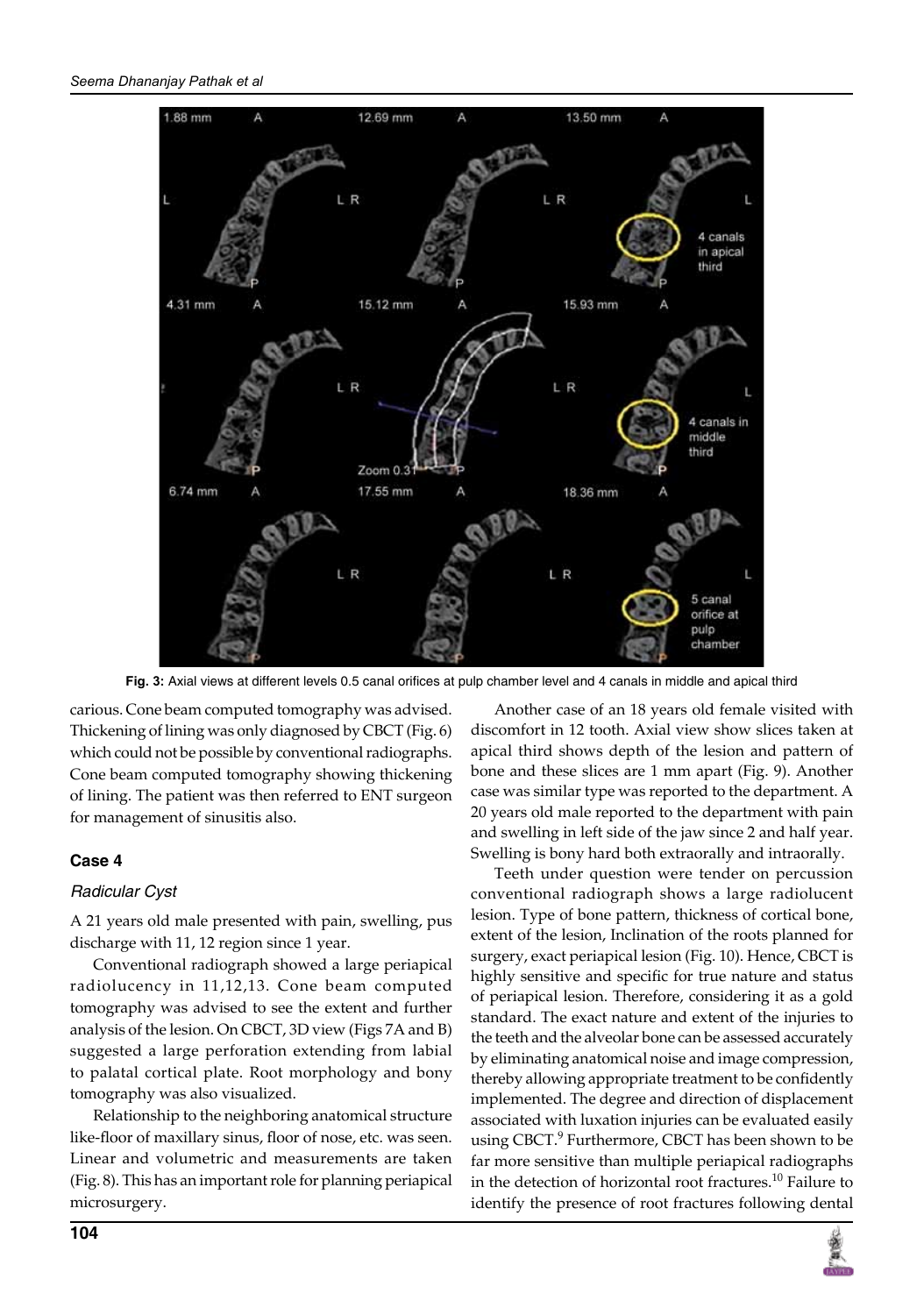*Cone Beam Computed Tomography: A New Boon and a Ray of Hope to the Endodontist—A Series of Cases*





**Fig. 5:** Conventional radiograph taken



**Fig. 4:** Sagittal view of CBCT showing vertical root fracture **Fig. 6:** Cone beam computed tomography showing thickening of lining



**Figs 7A and B:** Three-dimensional view suggested a large perforation extending from labial to palatal cortical plate

trauma may lead to inappropriate treatment and poorer prognoses for these teeth.

#### **Case 5**

#### *Missed Canals MB2*

A 28 years female came with complaint of pain with 16 tooth morphology of maxillary first permanent molars has been studied extensively for its complexity in canal configuration. It is well accepted that mesial root of maxillary first permanent molar contains more than one canal. Revealing the location of this second mesiobuccal (MB2) canal has proven to be the most formidable component of adequately treating these canals. Wolcott et al concluded that failure to find and treat the existing 2nd canal decreases the long-term prognosis.<sup>11</sup> Factors, such as ethnic background,<sup>12</sup> age<sup>13,14</sup> and gender may also play a role in imparting variations in canal morphology.

*International Journal of Prosthodontics and Restorative Dentistry, October-December 2015;5(4):101-109* **105**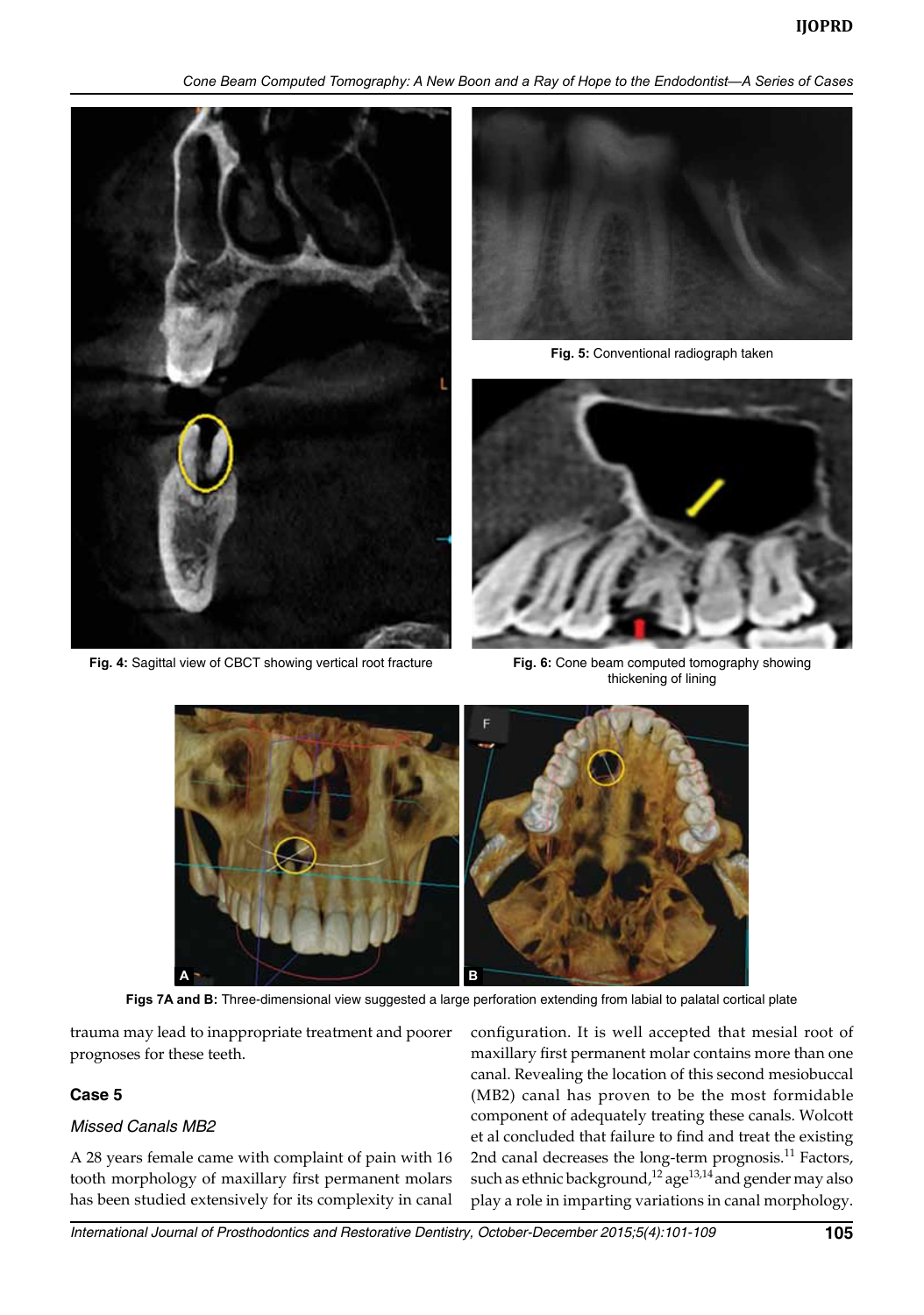

**Fig. 8:** Linear and volumetric measurements

• Various methods have been used to identify this 2nd canal. These include clearing technique combined with dye penetration, $15,16$  cross-section analysis, conventional radiographic examination, macroscopic examination and magnification with operating microscope.

Root canal treatment was started but pain still persisted even after biomechanical preparation.

Various criteria have been proposed to consider the canal as a 2nd mesiobuccal canal. To be included and recorded as a 2nd mesiobuccal canal, the canal has to be traced till a depth of 4 to 5 mm from the cementoenamel junction (CEJ). Presence of additional canal beyond this depth was considered as an anatomic variation and not as a 2nd mesiobuccal canal.

#### **Cone Beam Computed Tomography Views**

Cone beam computed tomography showed MB2 canal which was missed by radiographs and clinically (Fig. 11). Success of an enododontic treatment depends on correct identification of the canal and knowledge of root morphology and anatomy of the tooth.

## **Case 6**

#### *Internal Resorption*

A 20 years old female reported to the department with impacted 38 along with severe pain.

• Impacted 38 was surgically removed but pain still persisted.

Conventional radiograph revealed just an resorptive defect. But CBCT confirming an internal resorption extending below CEJ from middle to apical third indicating perforating type of resorption and from buccal to the labial surface revealing the true location and spread of resorption (Figs 12A and B).

The clinical diagnosis of root resorption relies on the radiographic demonstration of the process.<sup>17</sup> The sensitivity of conventional radiography is significantly poorer than CBCT in the detection of ERR in its early stages<sup>18</sup> and significant hard tissue damage may have potentially occurred to the affected tooth before the resorption becomes evident on conventional radiographs. Furthermore, when a diagnosis of root resorption is made based on conventional radiographic findings it must be remembered that external root resorption (ERR) superimposed on the root canal may mimic



**Fig. 9:** Axial view-slices taken at apical third shows depth of the lesion and pattern of bone and these slices are 1 mm apart

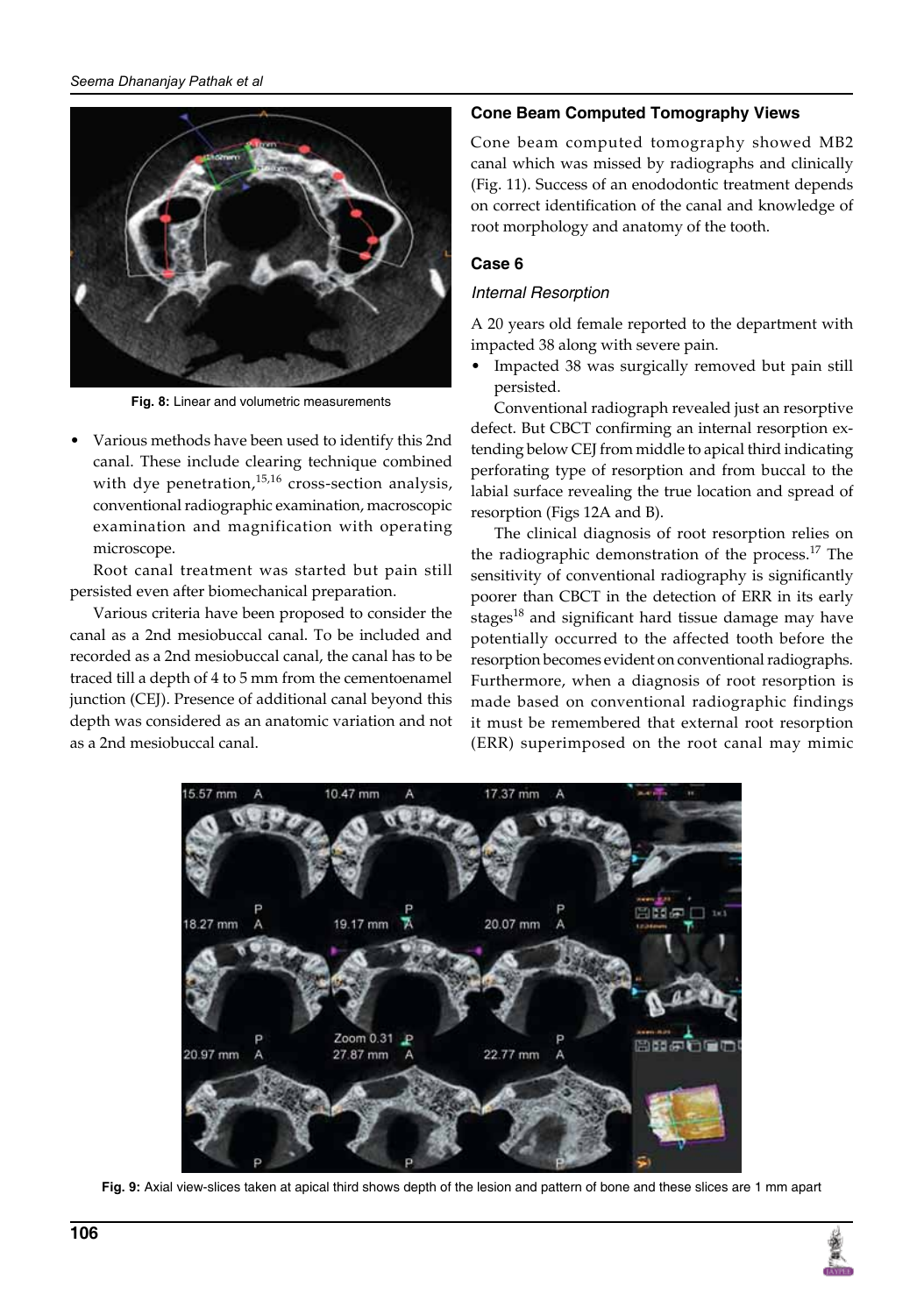



**Figs 12A and B:** Cone beam computed tomography revealing the true location and spread of resorptive defect

internal resorption.<sup>19</sup> Differentiating between external cervical resorption (ECR) and internal resorption can be particularly difficult.<sup>19</sup> Clinical studies directly comparing the ability of intraoral radiographs and CBCT to detect and assess the nature of root resorption are limited. One clinical study did report that CBCT is superior to conventional radiography in diagnosing and determining the extension of nonspecific inflammatory resorption on root surfaces.<sup>20</sup> Patel et al,<sup>21</sup> in a further clinical study, compared the accuracy of conventional intraoral radiography and CBCT in the diagnosis and management of external cervical and internal resorption lesions. The authors reported CBCT to be 100% accurate in the diagnosis of the presence and type of the root resorption and the overall sensitivity of intraoral radiographs was lower than CBCT. These findings have been validated in *ex vivo* studies. Kamburoğlu et al<sup>22</sup> assessed examiner ability to identify and differentiate between simulated ECR and simulated internal root resorption (IRR) at the cervical region of the root canal, using CBCT and conventional, periapical radiography. Cone bean computed tomography performed statistically better than intraoral periapical radiography in the



**Fig. 10:** Three-dimensional view of CBCT **Fig. 11:** Second mesiobuccal canal on CBCT

detection and localization of the simulated resorption cavities. It was concluded that CBCT is an effective and appropriate method for identifying and differentiating between incipient, simulated ECR and IRR cavities, whilst conventional radiography is not.

#### **Case 7**

#### *C-Shaped Canals*

A 28 years old female presented with pain in 42 tooth. But surprisingly on CBCT 4 teeth were having C-shaped canals and negotiation of such C-shaped canals is very challenging to diagnose on conventional radiographs (Fig. 13). Conventional radiographs frequently fail to disclose the number of canals in teeth undergoing nonsurgical root canal treatment.<sup>23,24</sup> Failure to identify and treat accessory canals can negatively influence treatment outcome.25 Matherne et al26 using an *ex vivo* human model demonstrated the superiority of CBCT over conventional radiography in detecting the presence of supplemental canals. Conventional radiographs failed to identify at least one root canal in 4 out of 10 of the



**Fig. 13:** Cone beam computed tomography showing C-shaped canals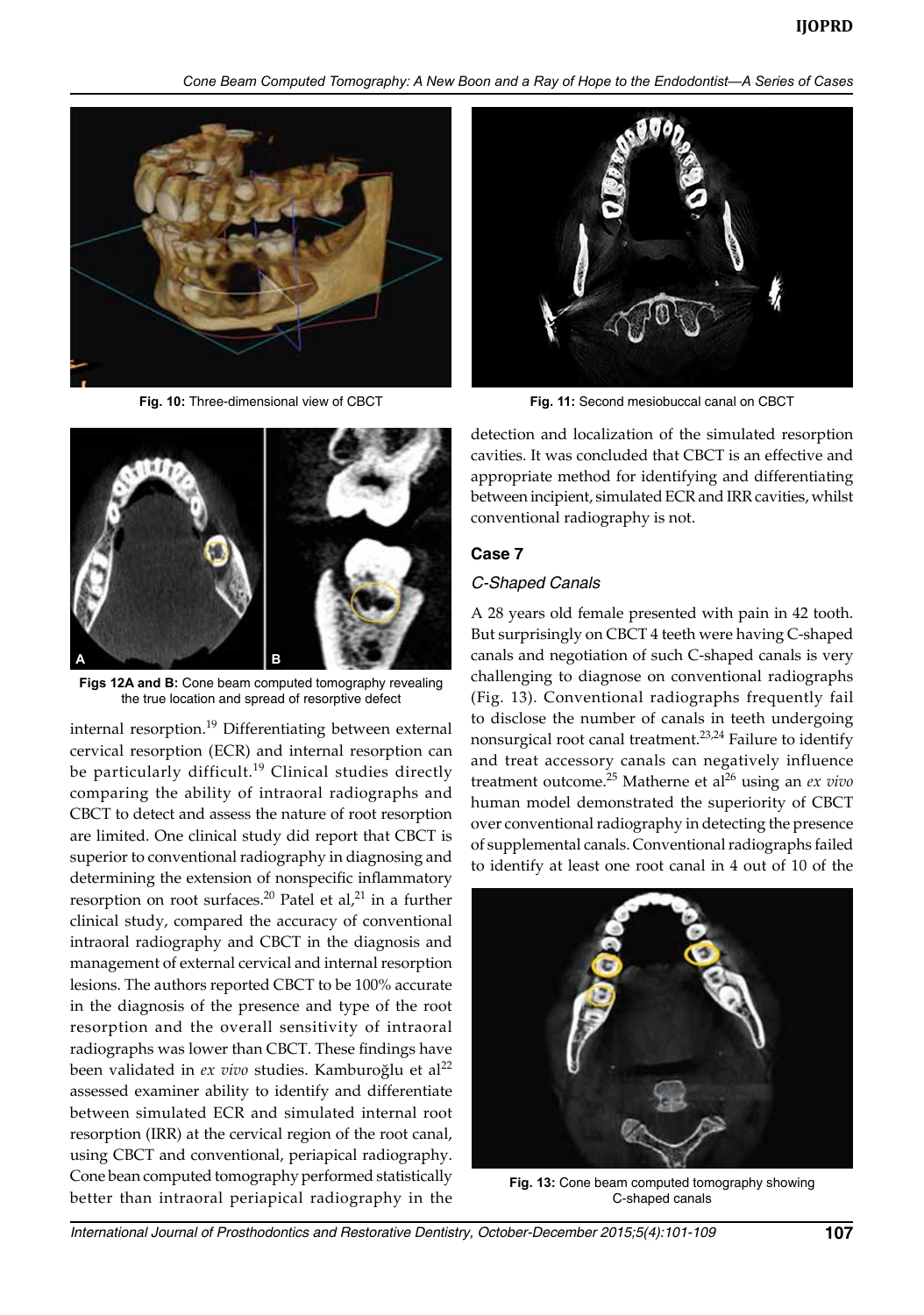examined teeth. Tu et al<sup>23</sup> reported a higher prevalence of distolingual roots in the mandibular first molar teeth of a Taiwanese population when they were assessed using CBCT (33%) as compared to when conventional radiographs were used (21%). Knowledge of the presence or absence of supplemental canals and roots prior to the commencement of treatment should lead to higher detection rates in the former and more conservative access cavity preparations in the latter.

## **DISCUSSION**

## **Advantages of CBCT**

Cone beam computed tomography is a revolutionary and innovative procedure that has changed the management of various endodontic conditions. As it is—major breakthrough in dental imaging, simple to use, take same space as panoramic machines, helps in diagnosing true cause, decreases in patients exposure by: decreasing the size of field of view, increasing the voxel size, decreases the number of projection images.

## **Limitations of CBCT**

The images produced with CBCT technology do not have the resolution of conventional radiographs. The spatial resolution of conventional direct-action packet film and digital sensors is in the order of 15 to 20 line pairs  $mm$ <sup>1</sup> (Farman and Farman 2005). Cone beam computed tomography images only have a spatial resolution of 2 line pairs mm $)^1$  (Yamamoto et al 2003). However, as CBCT technology improves at a rapid rate, so may the resolution of the reconstructed scans.

One significant problem, which can affect the image quality and diagnostic accuracy of CBCT images is the scatter and beam hardening caused by high density neighboring structures, such as enamel, metal posts and restorations (Mora et al 2007, Soğur et al 2007). When the CBCT X-ray beam encounters an object of very high density, such as enamel or metallic restorations, lower energy photons in the beam are absorbed by the structure, in preference to higher energy photons. The result is that the mean energy of the X-ray beam increases. This is called 'beam hardening' and the phenomenon produces two types of artifact: distortion of metallic structures, called 'cupping artifact', and the appearance of streaks and dark bands between two dense.

These artifacts can reduce the diagnostic yield of the images. Furthermore, patient movement during the scan can adversely affect the sharpness of the final image. Cone beam computed tomography imaging is sometimes affected by radiographic artifacts related to the X-ray beam.

If this scattering and beam hardening is associated close to or with the tooth being assessed the resulting CBCT images may be of minimal diagnostic value (Lofthag-Hansen et al 2007, Estrela et al 2008). Finally, scan times are lengthy at 15 to 20 s and require the patient to stay absolutely still. Cone beam computed tomography makes it easy to analyze specific areas of interest and provides highly detailed anatomical information, which is very helpful and reliable in diagnosis.

## **CONCLUSION**

Cone beam computed tomography is a valuable endodontic tool for use before, during, and after treatment. Cases outlined in this case series shows clinical situation that might benefit from further advance imaging to provide best clinical care. In short, it has the greatest advancement in digital imaging over the past decade.

## **CLINICAL SIGNIFICANCE**

Cone beam computed tomography is a revolutionary and innovative procedure that has changed the paradigms in the management of various endodontic conditions. Cone beam computed tomography offers speed and versatility to the practitioner and patient alike. Within few minutes of acquiring the scan, the dentist may fully explore the patient's 3D image. Cone beam computed tomography imaging provides highly detailed information on the entire tooth structure, including the location and number of canals, pulp chamber size and degree of calcification, curvature of root morphology, tooth and root fractures, inflammatory lesions and defects.

# **ACKNOWLEDGMENTs**

I wish to thank SP Dange, Dean, Government Dental College and Hospital, Pradnya V Bansode, Professor and Head, Department of Conservative Dentistry and Endodontics for helping me.

## **REFERENCES**

- 1. Patel S, Dawood A, Whaites E, Pitt Ford T. New dimensions in endodontic imaging: part 1—conventional and alternative radiographic systems. Int Endod J 2009;42(6):447-462.
- 2. Durack C, Patel S, Davies J, Wilson R, Mannocci F. Diagnostic accuracy of small volume cone beam computed tomography and intraoral periapical radiography for the detection of simulated external inflammatory root resorption. Int Endod J 2011;44(2):136-147.
- 3. Webber RL, Messura JK. An in vivo comparison of digital information obtained from tuned-aperture computed tomography and conventional dental radiographic imaging modalities. Oral Surg Oral Med Oral Pathol Oral Radiol Endod 1999;88(2):239-247.